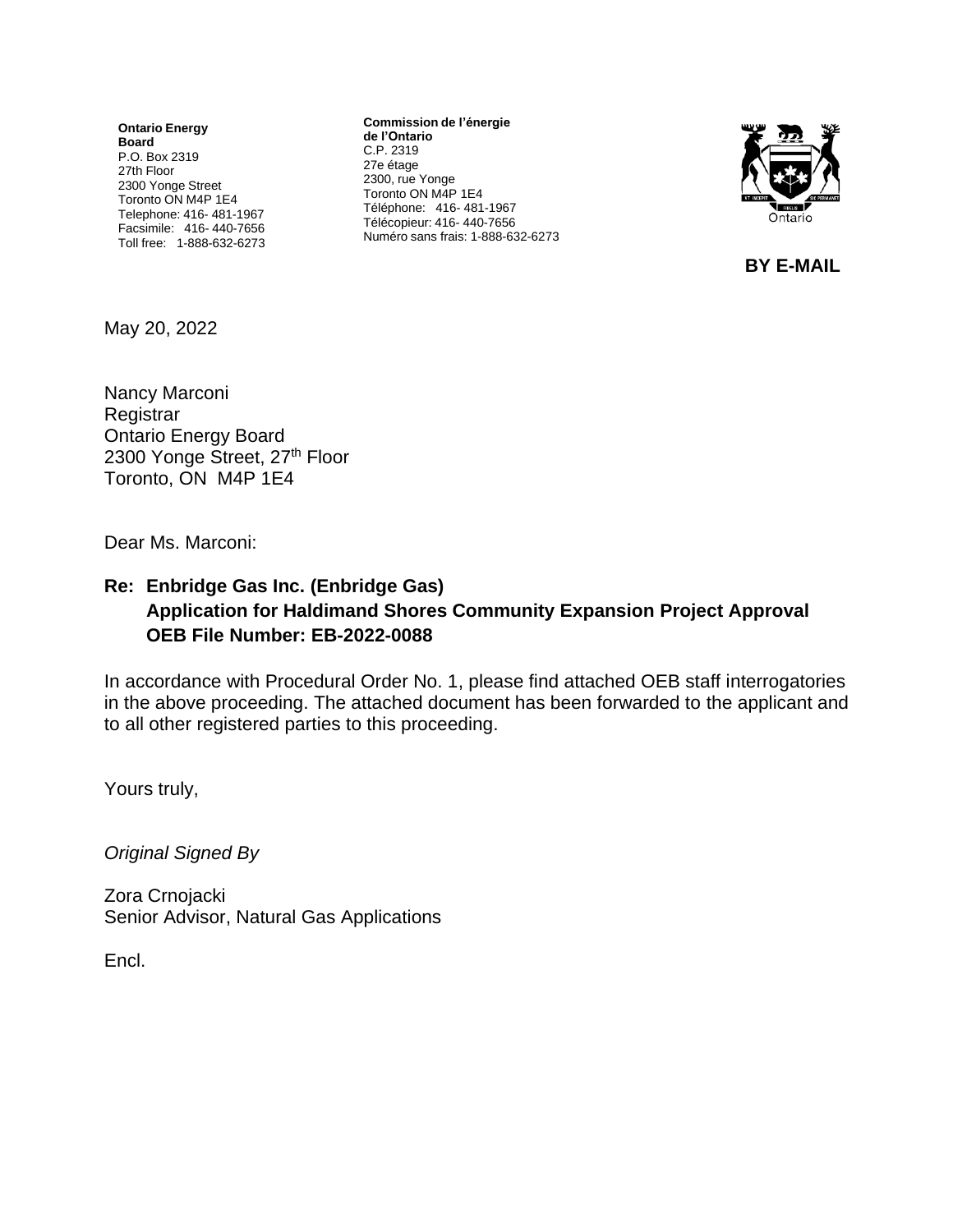

# **OEB Staff Interrogatories**

**Application for Haldimand Shores Community Expansion Project Approval**

**EB-2022-0088**

**May 20, 2022**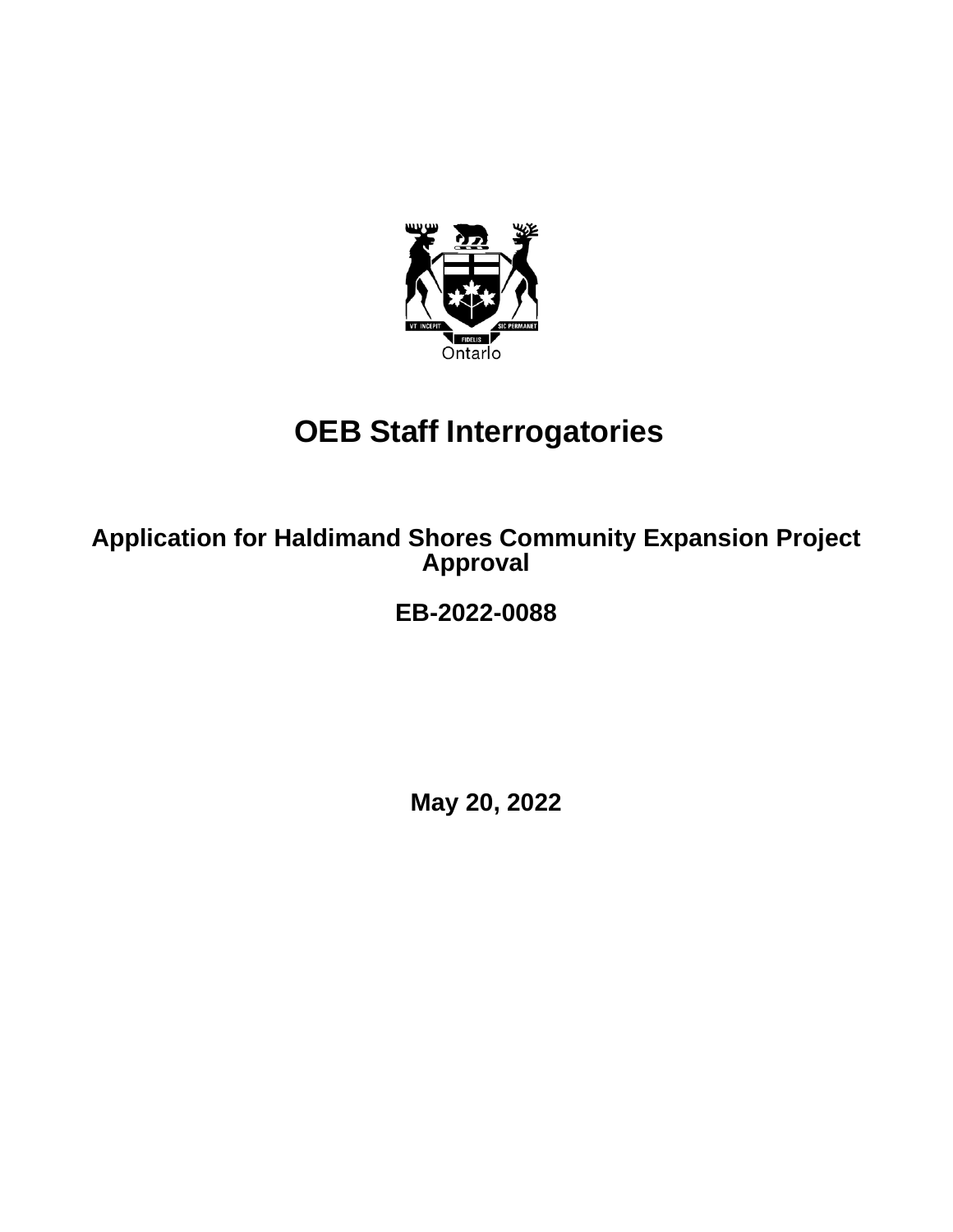# ISSUE 1.0 NEED FOR THE PROJECT

1.1 Staff.1 Exhibit B, Tab 1, Schedule 1, Attachment 4 "Natural Gas Expansion Study Grafton and Haldimand Shores" Forum Research inc., Research Report prepared for Enbridge Gas Limited, April 2020 (Forum Report)

The survey conducted by Forum Research consisted of 32 door-to-door interviews from a list of 148 households between February 21 and March 15, 2020. The margin of error is +-15% at the 95% confidence level. The response rate was 22%. The response rate factored in that 37 of the total households were seasonal and excluded from the calculation of the response rate.

The Forum Report lists six communities (including Grafton (Alnwick/Haldimand)- Haldimand Shores) and the results refer to the community of Grafton and Haldimand Shores.

- a) For clarification, please confirm that the survey results used to forecast future customer attachments in Haldimand Shores are based on market research within boundaries of community of Haldimand Shores.
- b) Please provide, on a map, the highlighted streets in which the survey was completed.
- c) Please comment on the acceptability of a 22% response rate. Please compare the 22% to response rates in recent market surveys conducted for or retained by Enbridge Gas for other Phase II community expansion projects?
- d) Please confirm that 148 homes were visited to attempt an interview.
- e) Please describe in detail Enbridge Gas's outreach activities, plans and/or programs to ensure that the customer attachments will be realized as forecast.
- f) Since the completion of the Grafton and Haldimand Shores market research survey, has Enbridge Gas obtained additional updated information on the interest for switching to natural gas service as part of this community expansion project. Please discuss.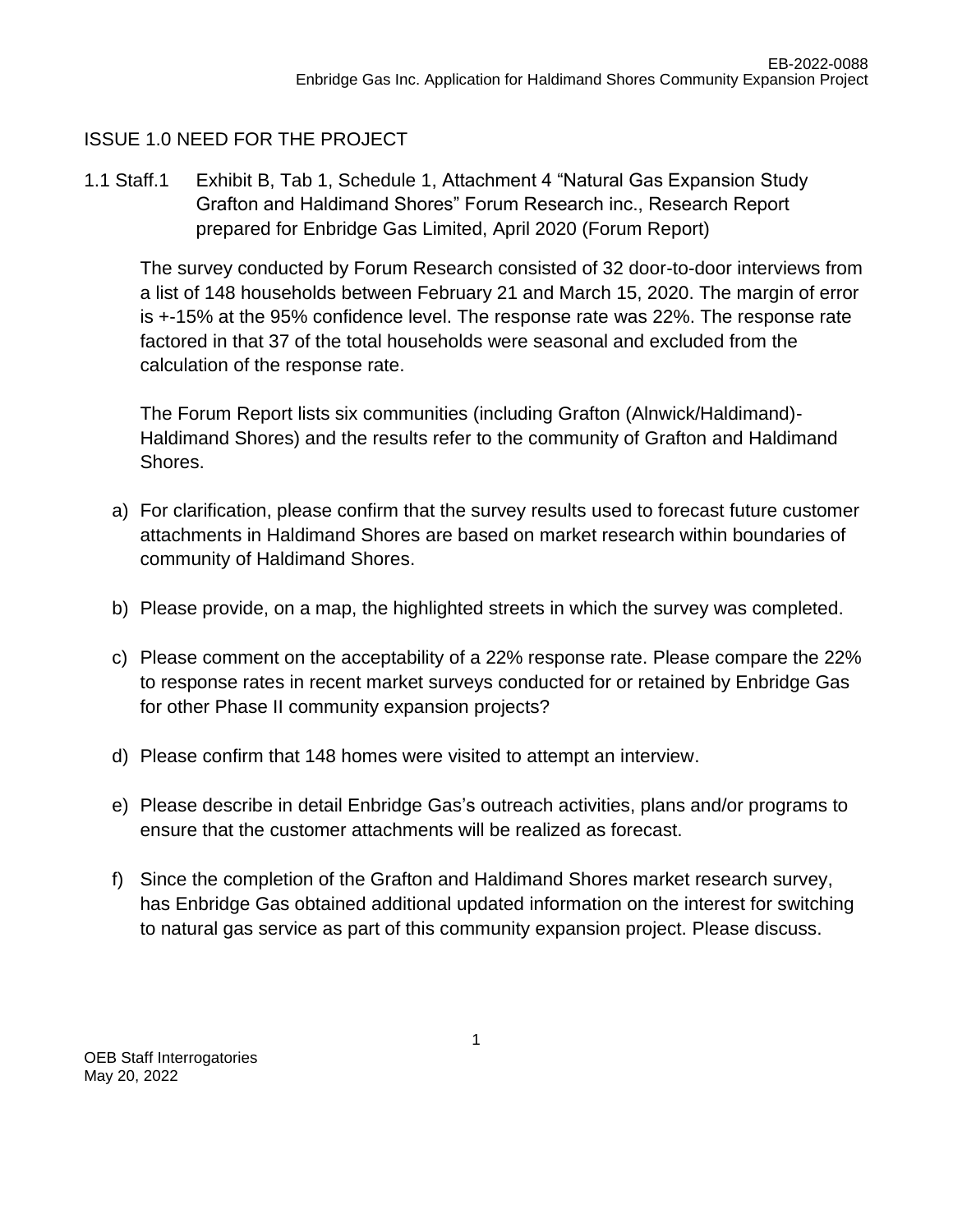1.1 Staff.2 Exhibit B, Tab 1, Schedule 1, page 5, paragraphs 13 and 14, Table 2: Forecasted Customer Attachments for the Project and Exhibit C, Tab 1, Schedule 1, Page 1, Project Description

The Project consists of approximately 7.3 km of intermediate pressure (IP) NPS 2-inch polyethylene (PE) natural gas pipeline, approximately 385 m of IP NPS 4-inch PE natural gas pipeline and approximately 115 m of NPS 4-inch steel (ST) pipeline which crosses a railway.

Enbridge Gas forecasts the Project's in-service date to be December 2022. In the table below Enbridge Gas shows forecast attachments over 10 years annually starting in 2022. Enbridge Gas also indicated that the forecasted attachment assumed a 78% capture rate by the end of the tenth year.

| <b>Haldimand Shores Customer Additions</b> | 2022 | 2023 | 2024 | 2025 | 2026 | 2027 | 2028 | 2029 | 2030 | 2031 | <b>Total Forecasted</b> |
|--------------------------------------------|------|------|------|------|------|------|------|------|------|------|-------------------------|
| <b>Conversions</b>                         |      |      |      |      |      |      |      |      |      |      |                         |
| Residential Units (Singles, Semis, Towns)  | 30   |      | 10   |      |      |      |      |      |      |      | 11.                     |
| <b>Residential Cumulative</b>              | 30   |      | 67   |      | 80   | 87   | 93   | 100  | 106  | 112  |                         |
| <b>Total</b>                               |      |      |      |      |      |      |      |      |      |      |                         |

|  |  | Table 2: Forecasted Customer Attachments for the Project |  |
|--|--|----------------------------------------------------------|--|
|  |  |                                                          |  |

- a) Please discuss the basis for the forecast 30 customer attachments in 2022. Please discuss the 78% capture rate and explain the methodology to determine this rate. Provide any information used to support this forecast in addition to the Forum Report results.
- b) Please indicate how many connections would be possible if the capture rate were 100% and all the homes in the project location would be connected.
- c) Does the current Project support a 100% connection rate? If not, please provide a description of an alternative project that is designed to support a 100% connection rate and provide the cost breakdown of this alternative.
- d) Does Enbridge Gas know if there are enough certified HVAC service operators locally to convert heating systems and appliances to natural gas to meet forecasted customer attachment each year? Please discuss.

OEB Staff Interrogatories May 20, 2022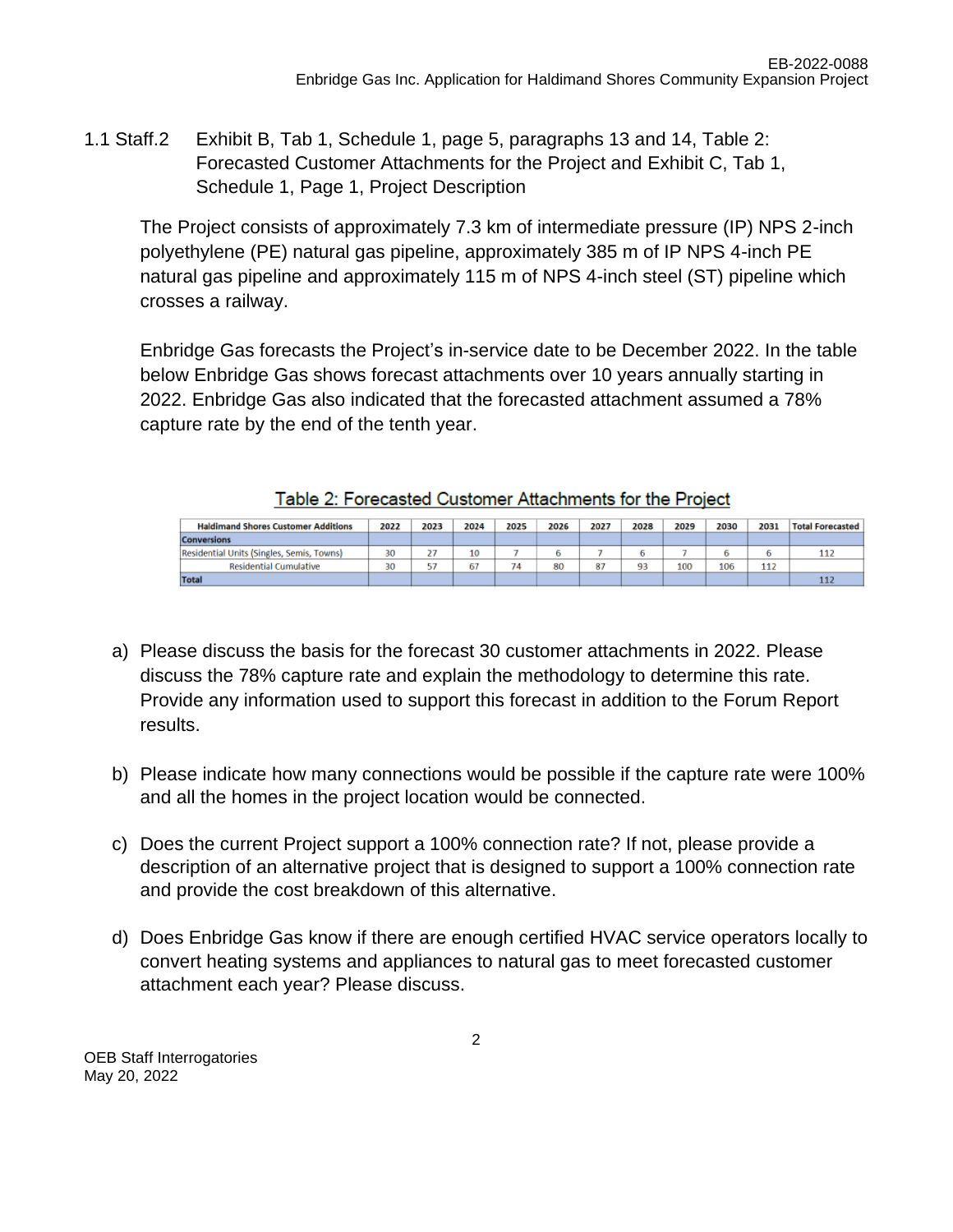#### ISSUE 4.0: ENVIRONMENTAL IMPACTS

4.1 Staff.3 Exhibit E, Tab 1, Schedule 1: Environmental Matters and Attachment 2

Enbridge Gas retained Stantec Consulting Ltd. (Stantec) to complete an *Environmental Report: Haldimand Shores Community Expansion Project* (ER). The ER assessed the existing bio-physical and socio-economic environment in the study area, the alternative routes, proposed the preferred route, conducted public consultation, conducted impacts assessment and proposed mitigation measures to minimize the impacts. The ER and the consultation process were conducted in accordance with the *OEB's Environmental Guidelines for Location, Construction and Operation of Hydrocarbon Pipelines in Ontario [7th Edition, 2016]* (OEB Environmental Guidelines).

On January 14, 2022, the ER was made available to the Ontario Pipeline Coordinating Committee (OPCC) for review and comments. The evidence includes a correspondence and tracking of communication with the OPCC up to March 11, 2022.

- a) Please update the filed Correspondence Tracking with the OPCC and specify any new concerns raised since March 11, 2022.
- b) Please describe the status and prospects of resolution of any outstanding concerns raised in the OPCC review prior to March 11, 2022 and after March 11, 2022.

4.1 Staff.4 Exhibit E, Tab 1, Schedule 1, Attachment 2

As part of the environmental assessment process for the Project, in accordance with the *Ontario Heritage Act*, Enbridge Gas is required to complete a *Cultural Heritage Assessment Report* (CHAR) prior to construction and submit it to the Ministry of Heritage, Sport, Tourism and Culture Industries (MHSTCI) for their review and comment. Enbridge Gas anticipated completion of the CHAR by the end of July 2022. The Project also requires Archeological Assessment Stage 2.

a) What is the status of the CHAR for the Project and when is the anticipated date of filing the CHAR with the MHSTCI for review?

OEB Staff Interrogatories May 20, 2022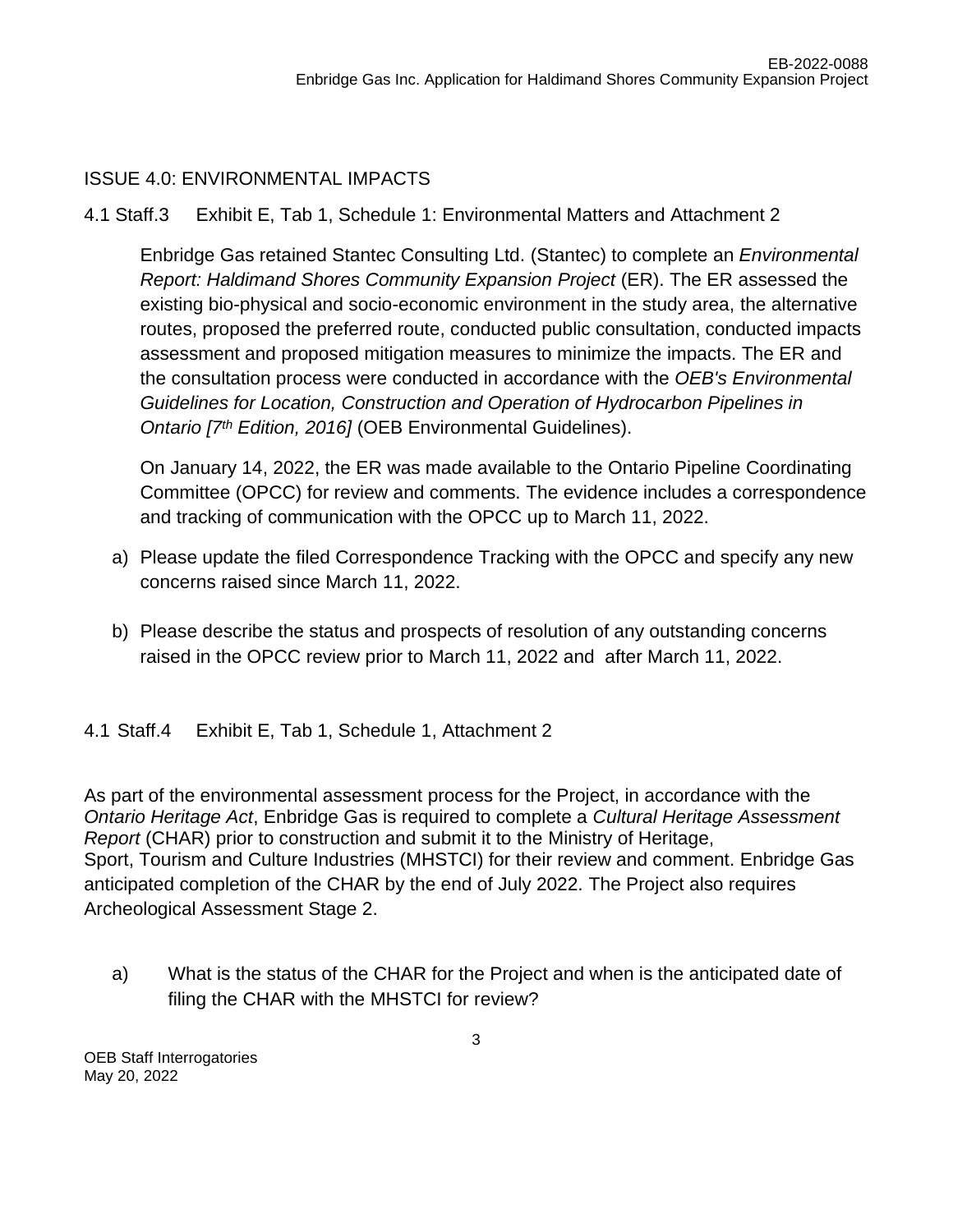- b) What is the status of the Archeological Assessment Stage 2 and when is the anticipated date of filing the Archaeological Assessment Stage 2 Report with the MHSTCI for a review?
- 4.1 Staff.5 Exhibit E, Tab 1, Schedule 1, Attachment 2, Page 2-3 and 19-20, Northumberland Land Trust

On January 24, 2022, Northumberland Land Trust (NLT) requested that Enbridge Gas commit to a five-year monitoring program to ensure the Project does not result in the spread of invasive species or alternatively, to provide the NLT with monetary compensation to complete monitoring. On February 28, 2022, Stantec responded outlining how the NTL's environmental concerns would be addressed. The response email outlined the proposed construction methods and detailed some of the mitigation and protective measures outlined in the ER. Stantec explained that, with the implementation of the mitigation and protective measures, impacts were not anticipated to be significant.

- a) It is unclear if Enbridge Gas or Stantec responded to the request from the NLT to commit to a five-year monitoring program. Please confirm if Enbridge Gas committed to a five-year monitoring program.
- b) If Enbridge Gas did not commit to a five-year monitoring program, please explain a rationale for this decision. Please file any further communication between Enbridge Gas and the NLT on this matter.

## ISSUE 5.0: ROUTE MAP AND FORM OF LANDOWNER AGREEMENTS

5.1 Staff.6 Exhibit F, Tab 1, Schedule 1, pages 1 and 2, paragraphs 4 and 5

Enbridge Gas identified in its application the entities that would require approvals, permits and land easements for location, construction and operation of the Project.

a) Please provide the status and anticipated time of each permit/approval application and the expected date of acquiring each of the permits.